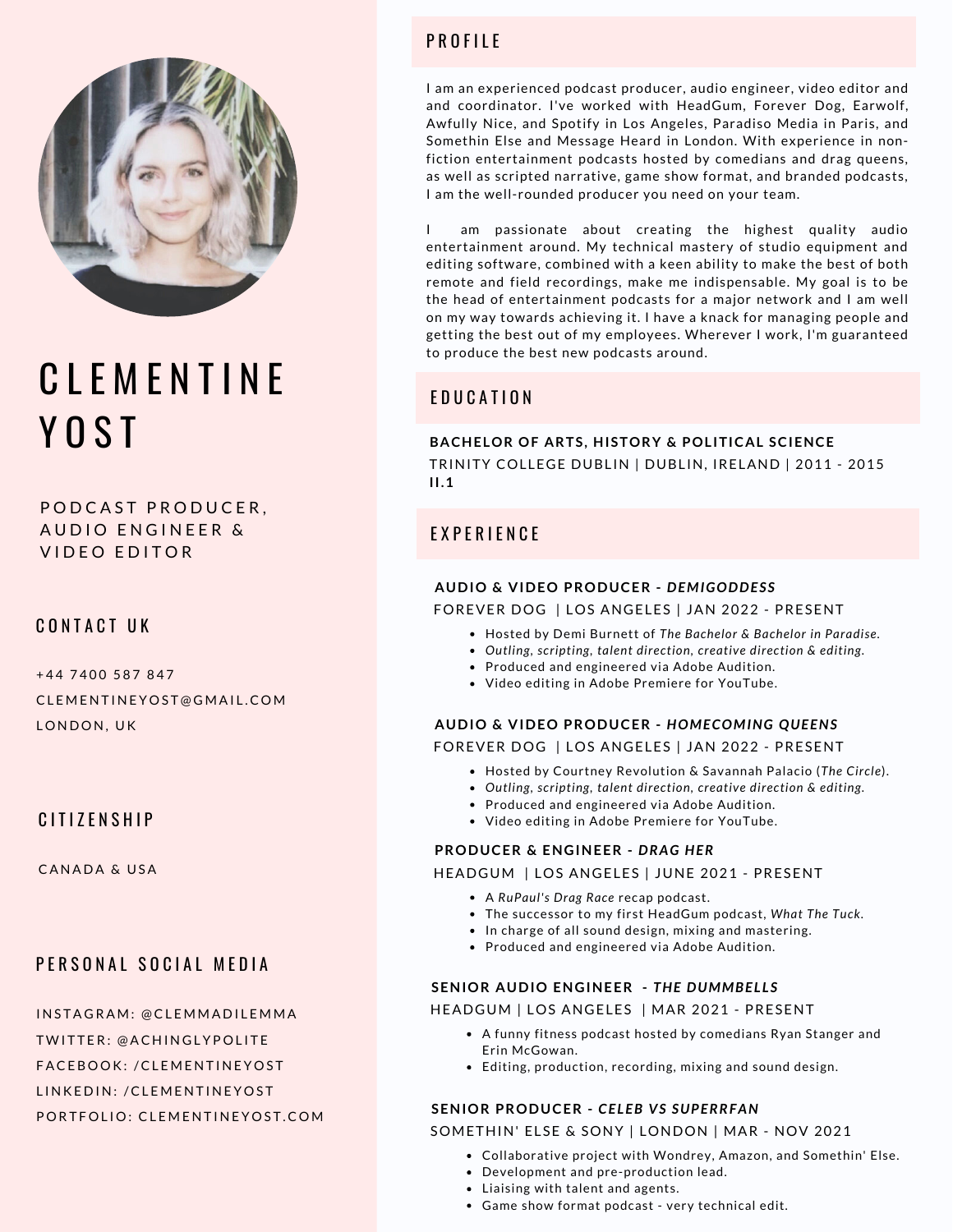

# C I F M F N T I N F YOST

POD CAST PRODUCER, AUDIO ENGINEER & VIDEO EDITOR

CONTACT USA

+ 1 8 3 1 7 4 7 7 6 7 8 CLEMENTINEYOST@GMAIL.COM LOS ANGELES, USA

## **MY FAVORITE WORD**

#### **S y z y g y**

- According to the Oxford Dictionary, a *syzygy* is an astronomical term for "a straight-line configuration of three or more celestial bodies in a gravitational system." The word itself is composed of a
- syzygy of Ys. I like that when
- something is comprised of its meaning.
- Almost like the act of being one's own

intentions.

# E X P E R I E N C E

### **PRODUCER & ENGINEER -** *JUST A TIP WITH MEGAN BATOON*

#### HEADGUM | LOS ANGELES | JAN 2019 - FEB 2022

- *Just A Tip* is an advice podcast hosted by YouTuber, dancer, and Netflix host, Megan Batoon.
- Manage all audio equipment, including Adobe Audition and Pro Tools software to provide professional mastering.
- Just A Tip averages 120,000 downloads per month.

#### **SENIOR AUDIO ENGINEER -** *THE CAST WITH RAE & JACQUIS* HEADGUM | LOS ANGELES | FEB - JUNE 2021

- Remote recording with hosts Jacquis Neal and Rae Sanni.
- In charge of all sound design, mixing and mastering.
- Professional expertise in Adobe Audition and Pro Tools.

#### **SENIOR PRODUCER & AUDIO ENGINEER -** *C4 RECOVERY SOLUTIONS PODCAST*

#### MESSAGE HEARD | LONDON | MAR - JUNE 2021

- Branded podcast commissioned by recovery company, C4.
- I did all pre-production and development, including scheduling, outlining and scripting.
- All production, directing, editing and sound design.
- Message Heard is a London based podcast production company and I am producing this podcast for them remotely from Los Angeles.

#### **SENIOR AUDIO ENGINEER & PRODUCER -** *WHAT IT'S L IKE* **WITH MOLLY BURKE**

AWFULLY NICE / SPOTIFY | LOS ANGELES | JUN 2020 - MAY 2021

- Main point of contact for everything creative.
- Senior engineer and producer for *What It's Like with Molly Burke,* a mostly scripted interview podcast hosted by blind Canadian activist and influencer, Molly Burke.
- $\bullet$  I write scripts & outlines and ensure they are accessible to Molly via her braille tablet.
- Mastery of Adobe Audiution and Pro Tools software.

#### **SENIOR AUDIO ENGINEER & PRODUCER -** *BORED AS SH\*T WITH ISSA & LARRAY*

AWFULLY NICE / SPOTIFY | LOS ANGELES | JUN 2020 - MAY 2021

- Main point of contact for everything creative.
- Senior producer and engineer for *Bored As Sh\*t*, a semi-scripted chat podcast hosted by YouTube and TikTok stars, Issa Twemeih and Larry Merritt.
- In charge of sound design & mixing.
- Mastery of Adobe Audiution and Pro Tools software.

#### **SENIOR PRODUCER & AUDIO ENGINEER | CREATOR -** *DOING GREAT WITH VICKY VOX*

#### EARWOLF | LOS ANGELES | MAY 2019 - JAN 2021

- Created, produce and engineer *Doing Great with Vicky Vox*.
- Booking guests and designing merchandise.
- Managing social media.
- Guests including Detox, Willam, Detox and Dan Savage.